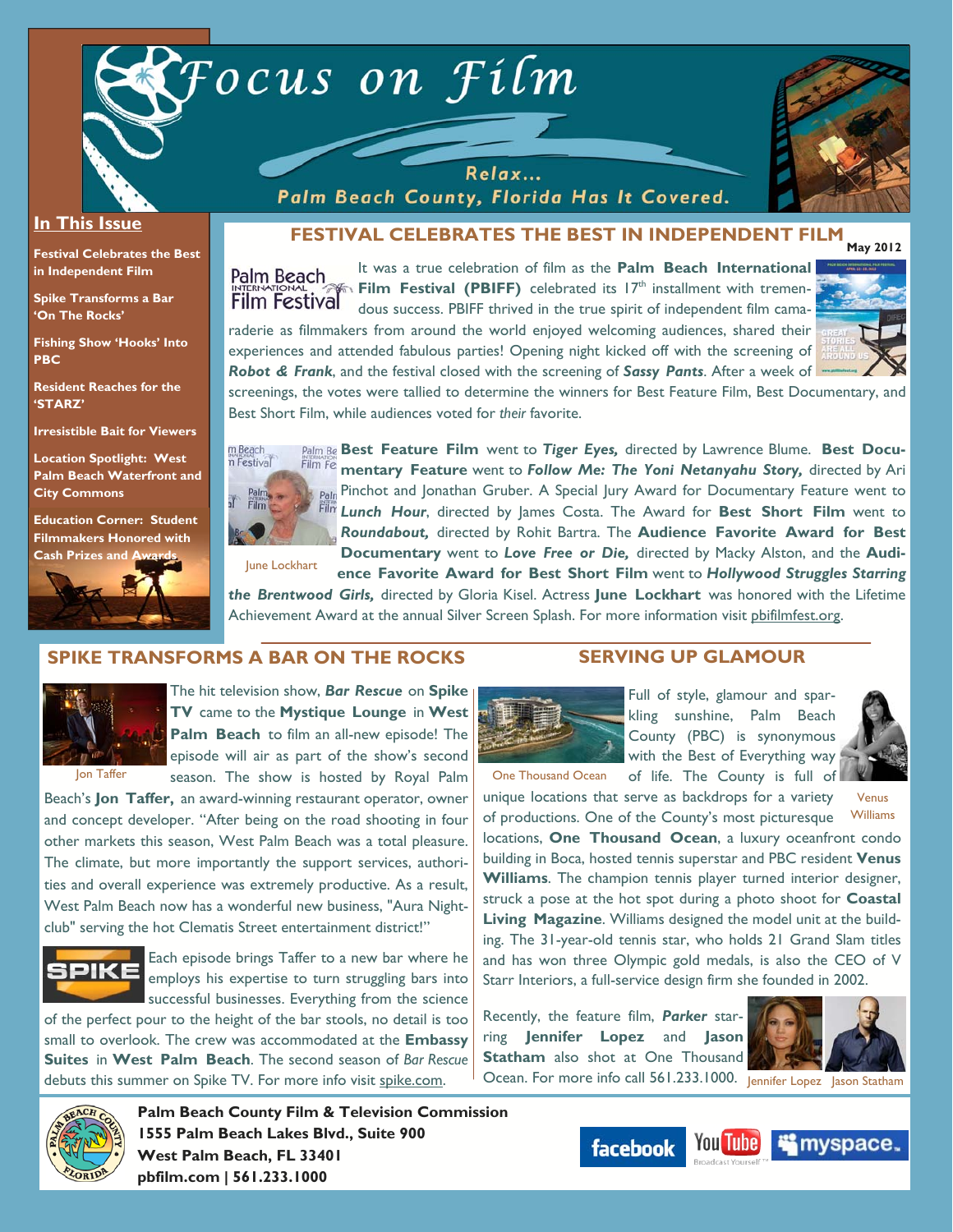#### **SCHOOL BOARD RECEIVES HIGH HONOR**



**SHOOLD The John F. Kennedy Center for the Performing Arts** announced that the **Palm Beach County School Board** (PBCSB) has been chosen to receive the **24th annual Kennedy Center Alliance for Arts** 

**Education Network (KCAAEN)** and **National School Boards Association (NSBA) Award**. The award recognizes Outstanding School Board support of the Arts.



'The award is very gratifying, given that our Board and staff have worked hard under challenging economic conditions to ensure that our students have access to high-quality arts education," said **Superintendent Wayne Gent**. The Kennedy Center/National School

**Gent** 

Board Award, which includes a \$10,000 prize, was presented to the PBCSB at the National School Boards **Wayne** 

# Association's annual conference.For more info call 561.434.8228.

#### **FISHING SHOW 'HOOKS' INTO PBC**



**Bass 2 Billfish** is a hybrid reality show, that incorporates travel and reality while based in the diverse fishing environment in Florida. Host **Peter Miller**, profes-

sional angler and "Three Time World Sailfish Champion" takes guest anglers on a fishing adventure during each episode. The crew shot in Palm Beach County as part of their second season. Some of the featured locations were Sailfish Marina, Castaways Marina & Square Grouper Tiki Bar and Palm Beach Marriott Singer Island Beach Resort & Spa.



"The fishery in Palm Beach County (PBC) is amazing. The fact that you can catch sailfish within 15 minutes of leaving the dock is truly remarkable.

We can't wait to shoot another episode in PBC. This time we'll have our sights set on catching those giant snook that roam around in the Jupiter Inlet," said Miller. The future episodes

would air in 2013. The show currently airs on **NBC Sports Outdoors** on **Fridays at 1:30pm and Saturdays at 10:30am**. For more info visit bass2billfish.com.



#### **UNIQUE VIDEO PROJECTED IN WPB**



Video Projected on South Tower Condo

A state-of-the-art 3D video produced by **Metropoly Productions** was projected on the **South Tower Condo Building** on Okeechobee Blvd. in West Palm Beach, to coincide with the opening of the recent **Palm Beach International Boat Show**.

The video imaging ran for a few hours and was set up and projected from the Palm Beach County Convention Center's hotel lot. The Convention Center was even featured in the video. Palm Beach County Facilities Development and Operations assisted with making the shoot happen. For more info call 561.233.1000.

#### **PASSION FOR HOME RENOVATION**



**The 2012 Palm Beach Home Show**, which wrapped up April 1, is garnering rave reviews. The event was hosted at the **Palm Beach County Convention Center** in **West Palm Beach**. Media coverage included WPBF

Convention Center

25 News, *Good Morning South Florida Sunday* on WPEC, *Today on 5* on WPTV, and CBS 12 News.

"We are delighted to see the continuation and appeal of the Palm Beach Home Show. This year the show attained coverage from every local media outlet, and we were pleased with the attendance,"

said **Dave Anderson**, General Manager of the Palm Beach County Convention Center. This bi-annual signature event has been ranked as one of the Palm Beach's biggest and best home shows year after year. For more information visit pbconventioncenter.com.



### **THE WORLD OF 'LUXE'**



The weekly television program, *Anolan Luxe World* features ultra-exclusive destinations, the world's largest most luxurious yachts, the latest fashion and beauty trends, interviews with celebrities and VIP's, and more. *Luxe World* started airing four years ago on E! Entertainment Television Latin America in 25

Emilio and Gloria Estefan with Anolan

countries. Anolan was then contacted by a distributor to come to Palm Beach/HOLA TV and produce luxury lifestyle TV Shows for Worldwide Distribution in English/Spanish.

The show has featured a variety of hot spots including the **International Polo Club Palm Beach**, **CityPlace**, **PGA National Resort & Spa,** and **Lion Country Safari**. Anolan's latest venture is working on the TV show, *Hello! Hollywood*. *Hello! Hollywood* is a weekly entertainment news show, bringing Hollywood news, gossip, information and trends to China. She is currently

casting for a Mandarin speaking co-host. For more info on co-hosting, or if you are interested in showcasing your luxury brand, commodity or service on *Luxe World*, visit luxeworldtv.com.



#### **PBC RESIDENT REACHES FOR THE 'STARZ'**



**Taylor Blackwell** was cast as Lauren Evans in the new STARZ Original series, *Magic City*. Blackwell has appeared in more than 35 commercials and 10 films. Iconic film actor **Burt Reynolds** said of her on at least two public occasions, "Taylor Blackwell is one of the best actresses I have ever worked with." This was after teaching her in two Master Acting Classes and direct-Burt Reynolds

and Taylor Blackwell

ing her in a scene for an acting showcase at his **Burt Reynolds Institute for Film & Theatre (BRIFT)**.

Blackwell also sang a single on the soundtrack for the locally shot indie film, *Gina & the G.I.T*, and appeared at a benefit **of Surfley**  $\mathscr{U}$ for BRIFT at Saks. For more info call 561.233.1000. INSTITUTE FOR FILM & THEATRE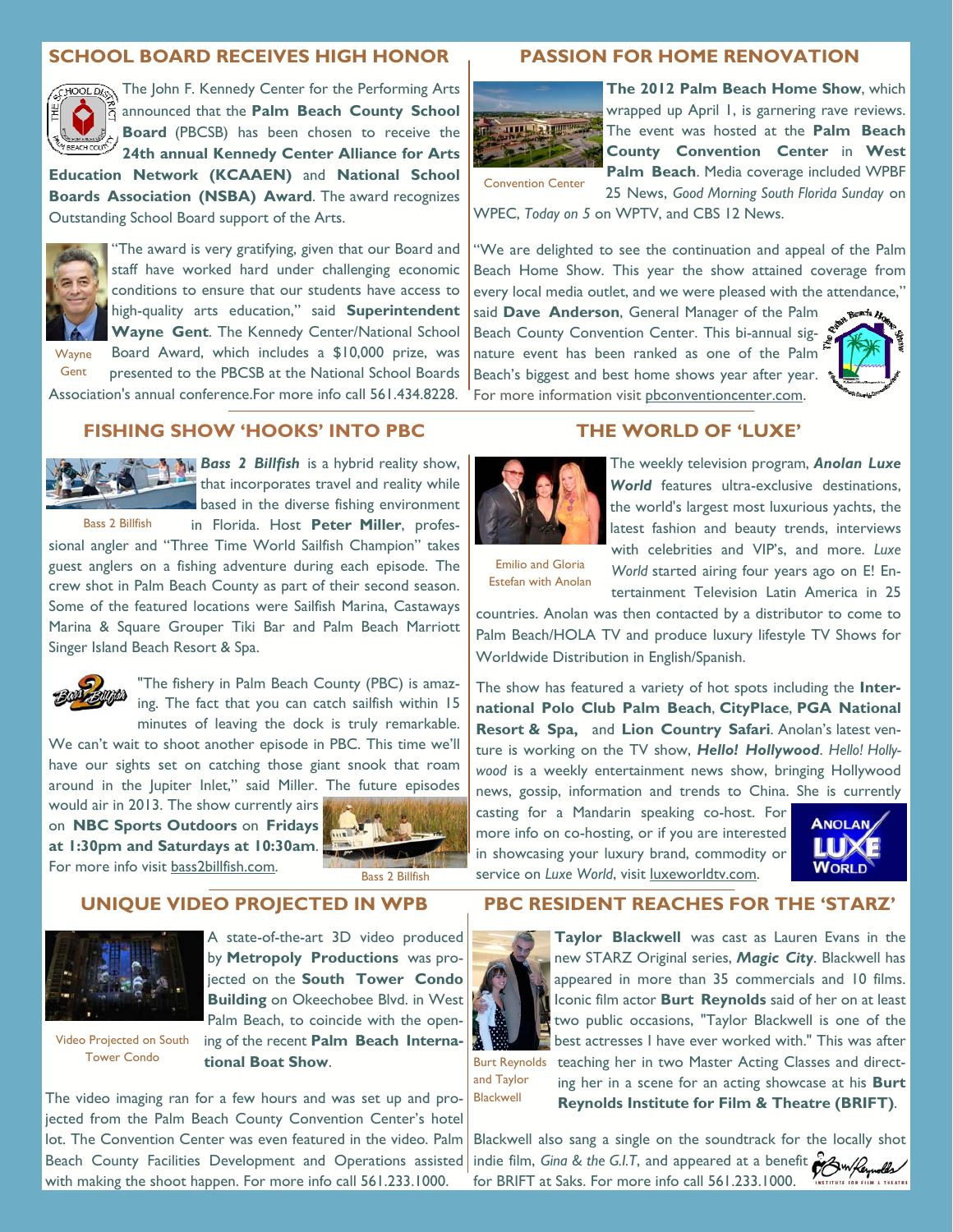## **STUDENT FILMMAKERS HONORED WITH CASH PRIZES AND AWARDS**

**The 17<sup>th</sup> annual Student Showcase of Films** awarded high school and college students enrolled in film 18<sup>th</sup> Palm Beach **Film Festival** and television programs with cash and scholarships to further their careers in the entertainment industry. **EXNIN** Nearly 700 talented students and film enthusiasts gathered at the Keith C. & Elaine Johnson Wold Per**forming Arts Center at Lynn University.** "We are always amazed with the talent displayed by Florida's **A** young filmmakers during the Student Showcase of Films and this year was no different," said **Michelle Hillery**, Palm Beach County Film & Television Commission's Director of Operations and Programs and SSOF Executive Producer.



2013 Poster



cial/PSA Winners

Filmmakers were recognized in several categories. Some of the winners are: I<sup>st</sup> Place College Feature/Shorts: (tied) Faren Humes, Florida State University, Our Rhineland; David Liz, Florida State University, Luz, I<sup>st</sup> Place High School Feature/Shorts: Ezequiel Campos and Karim Dakkon, G-Star School of the Arts, *The Artifex*, <sup>1st</sup> Place Audience Award: Julia Carlin, G-Star School of the Arts, *The Colors Inside the Cocoon*, <sup>1st</sup> Place Commercial/PSA: Taylor Schwarz, Chase Ist Place Commer- Elliott and Corey Ray, Palm Beach Gardens High School, Just Do It, I<sup>st</sup> Place Documentary: John Wikstrom, Florida

State University, *Finding Benjaman*, 1<sup>st</sup> Place Music Video: Trevor Viner, Calvary Christian Academy, *In Your Hands*, 1st Place Screenwriting: Andrew Davis, Calvary Christian Academy, Dependence, <sup>1st</sup> Place Poster Award: Kristen Bowman, Park Vista High School, 1st Place Animation: Ellyn Snider and Zoe Hammond, Spanish River High School, *Story Time*, Burt Reynolds Scholarship Winner: Katherine Barnette, G-Star, Sara Fuller Student Scholarship Winner: Asanga Wimalesekera, G-Star.For more info visit pbfilm.com.

## **AMATEUR FILM FEST DEBUTS IN PBC**



Indie film festivals have a rich history of showcasing amazing undiscovered talent, where Hollywood insiders look for the next big thing, where A -list stars promote the small labor-of-love projects they do between blockbusters. This is not the case

with the first annual Swede Fest<sup>™</sup> Palm Beach. Instead, a "swede" is a no-budget, laughably bad remake of a hit Hollywood film. The term comes from the 2008 comedy, "Be Kind Rewind," which started an underground sweding craze and resulted in the very first Swede Fest™ in Fresno. Next came Swede Fest™ Tampa Bay, and now Mainstreet at Midtown is rolling out the very first Swede Fest™ Palm Beach on **Friday, July 27th, 2012**. The event will take place at the **Borland Center for the Performing Arts** in **Palm Beach Gardens**.



Anyone with any type of camera can enter, and submissions are free. The deadline for entries is July 13, 2012. All films must be submitted on a DVD, and under three minutes. For more info, or to view all guidelines, visit swedefestpalmbeach.com.

Palm Beach Gardens **IRRESISTIBLE BAIT FOR VIEWERS** 



Getting up close and personal with underwater predators is **Jeremy Wade**, an extreme angler who uncovers the world's strangest and most dangerous fish in

Jeremy Wade on *River Monsters*

*River Monsters* on **Animal Planet**. PBC is no stranger to shows about river monsters. In 2009, the County welcomed *Monster Quest* on the **History Channel**, as they searched for the newly famous Muck Monster. In 2011, *Fact* 

*or Faked: Paranormal Files* on the **SyFy Network** came to PBC after a video of an unidentified water monster in the Loxahatchee River led locals to believe it could also be the Muck Monster. For more info on *River Monsters* visit animal.discovery.com.

#### **NAUTICAL EVENT TO BE SWEET SUCCESS**



Sports and the media, two of the most prevalent elements in contemporary society, rely on each other to prosper, and have been deeply ingrained in our daily lives. Palm Beach County has a plethora of sporting events that

attract the attention of the media year-round. Already this year, the County has welcomed events such as The Honda Classic, The Sailfish Open, The International Tennis Championships, and the Barrett-Jackson Car Auction. Each one received hours of television coverage on major networks. Powerboat Race



The newest event to garner attention is the **Palm Beach World Offshore Championship**. The race, which is sanctioned by the Offshore Powerboat Association, will

feature four full days of racing and activities. Boats from 24 to 50 feet in length with compete to determine the winners in seven different classes. According to organizers, **Fox Sports Net** will cover the event when it takes place **October 18-21**. The PBC Sports Commission is involved with coordinating the race. For more info visit powerboatpalmbeach.com.



### **TODAY SHOW IN BOYNTON BEACH**



**NBC's** *Today Show* was back in Palm Beach County to film a segment about the TV Show, *River Monsters*. National correspondent **Janet Shamlian** came to Boynton Beach to film some stand-ups, as she began a voyage with *River Mon-*

Janet Shamlian

*sters* host **Jeremy Wade**. The journey took the pair around South Florida's waters, as they searched for different River Monsters. Always mindful of conservation, all of the predators that were found were caught and released.

Last year, *Today Show* producers came to town to shoot a five minute segment on the **G-Star School of the Arts.** For more info visit today.msnbc.msn.com.